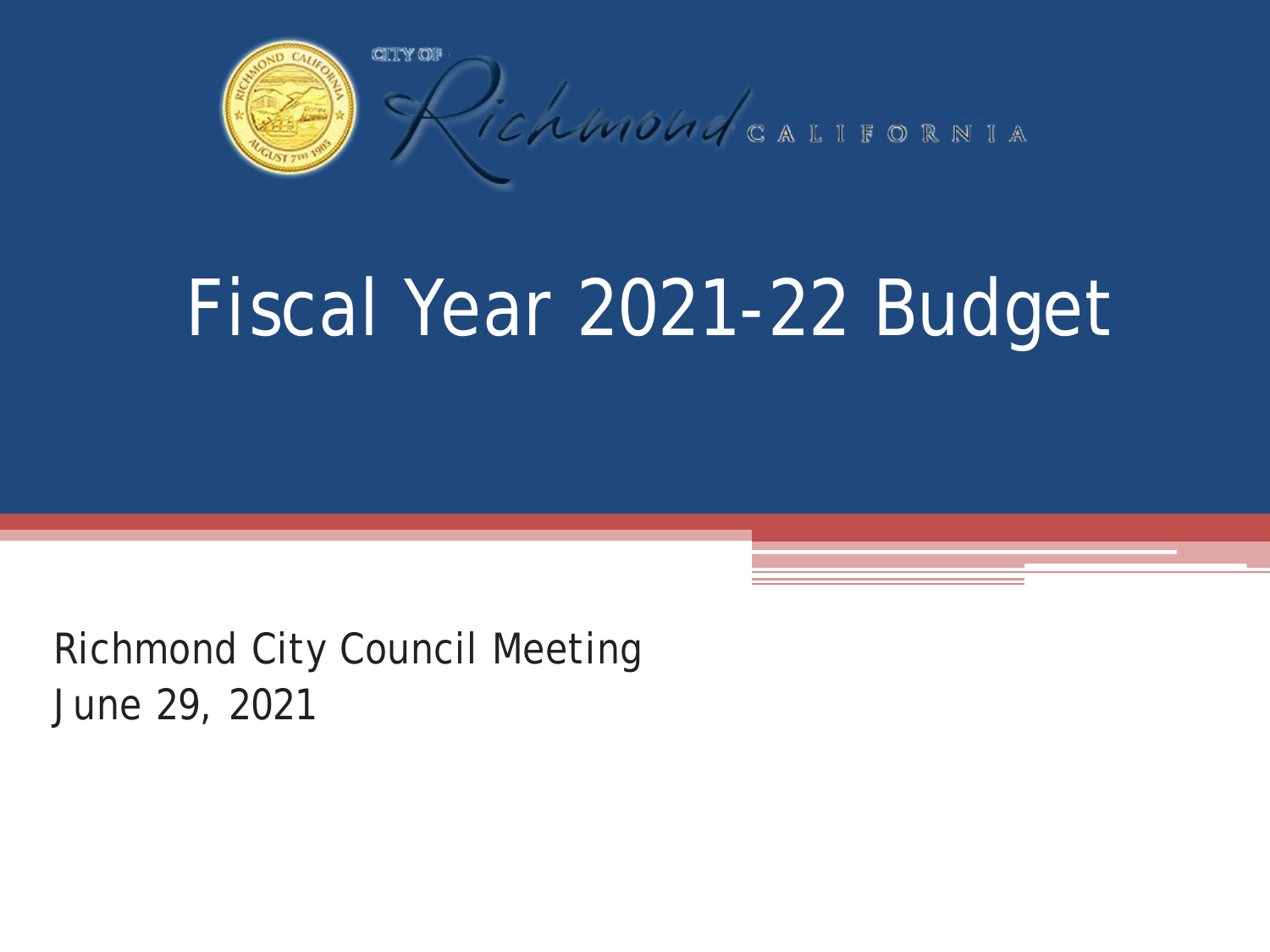# Introduction and Overview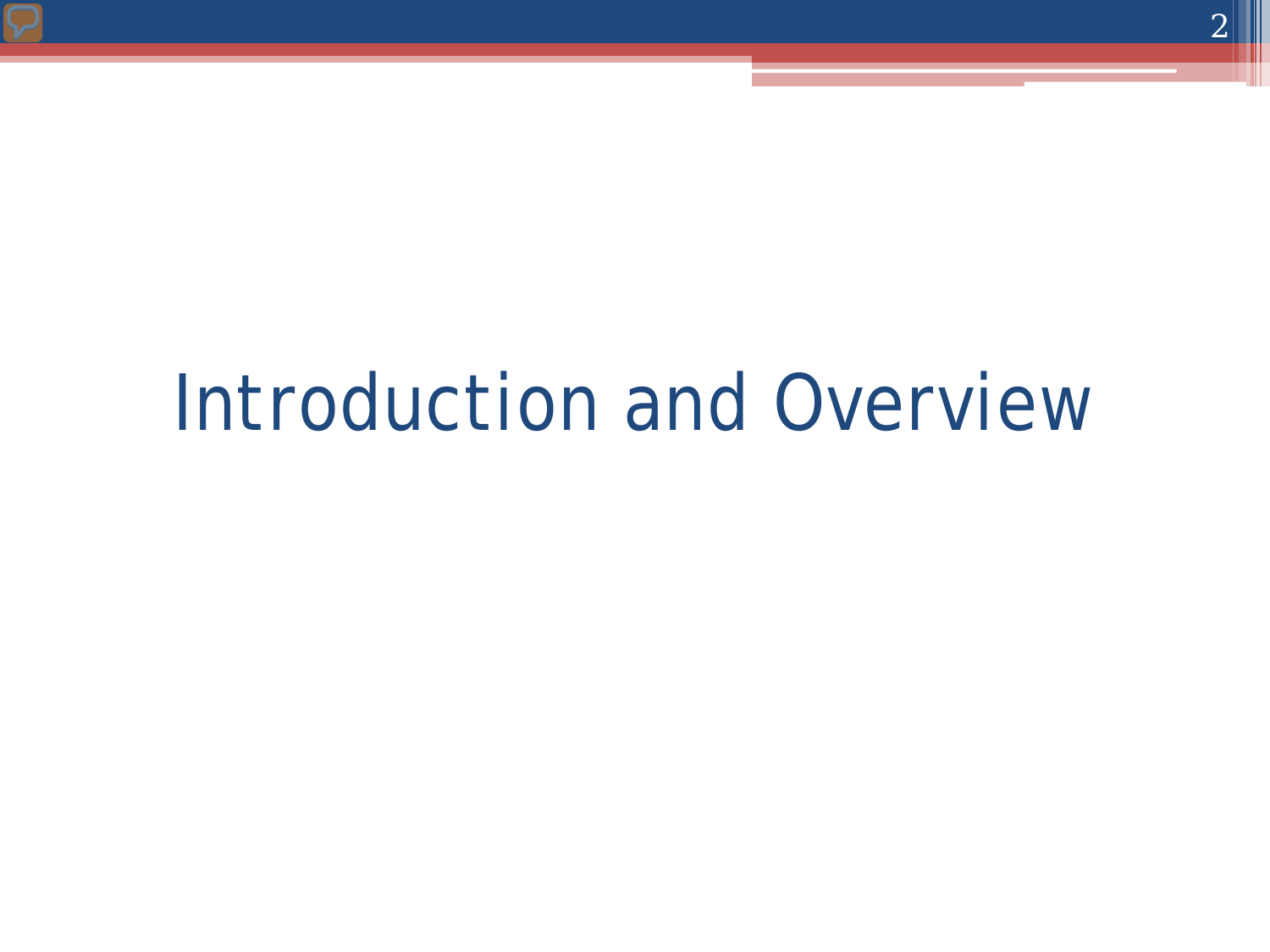

- FY2021-22 Capital Improvement Plan (CIP) Budget
- FY2021-22 Recommended Operating Budget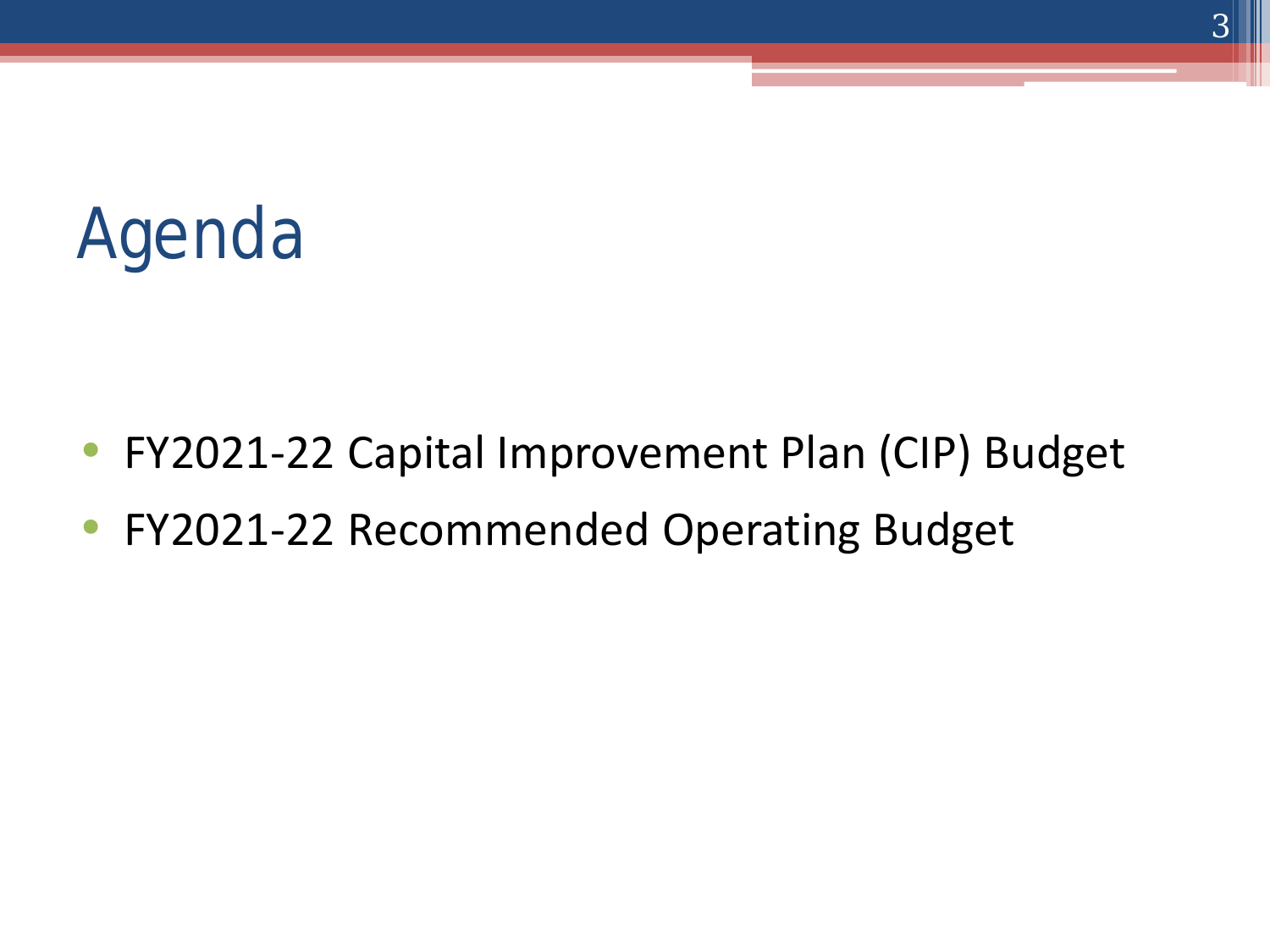### The Capital Improvement Plan (CIP)

- Five-year projection of needed capital improvement projects
- Each year, the plan is updated by adding a new fifth year to the projection
- Total CIP Expenditures  $=$  \$33.9 million
- Total Other Operating  $=$  \$64.8 million
- Total Projects Across All Funds  $=$  \$98.7 million
- 
- 
-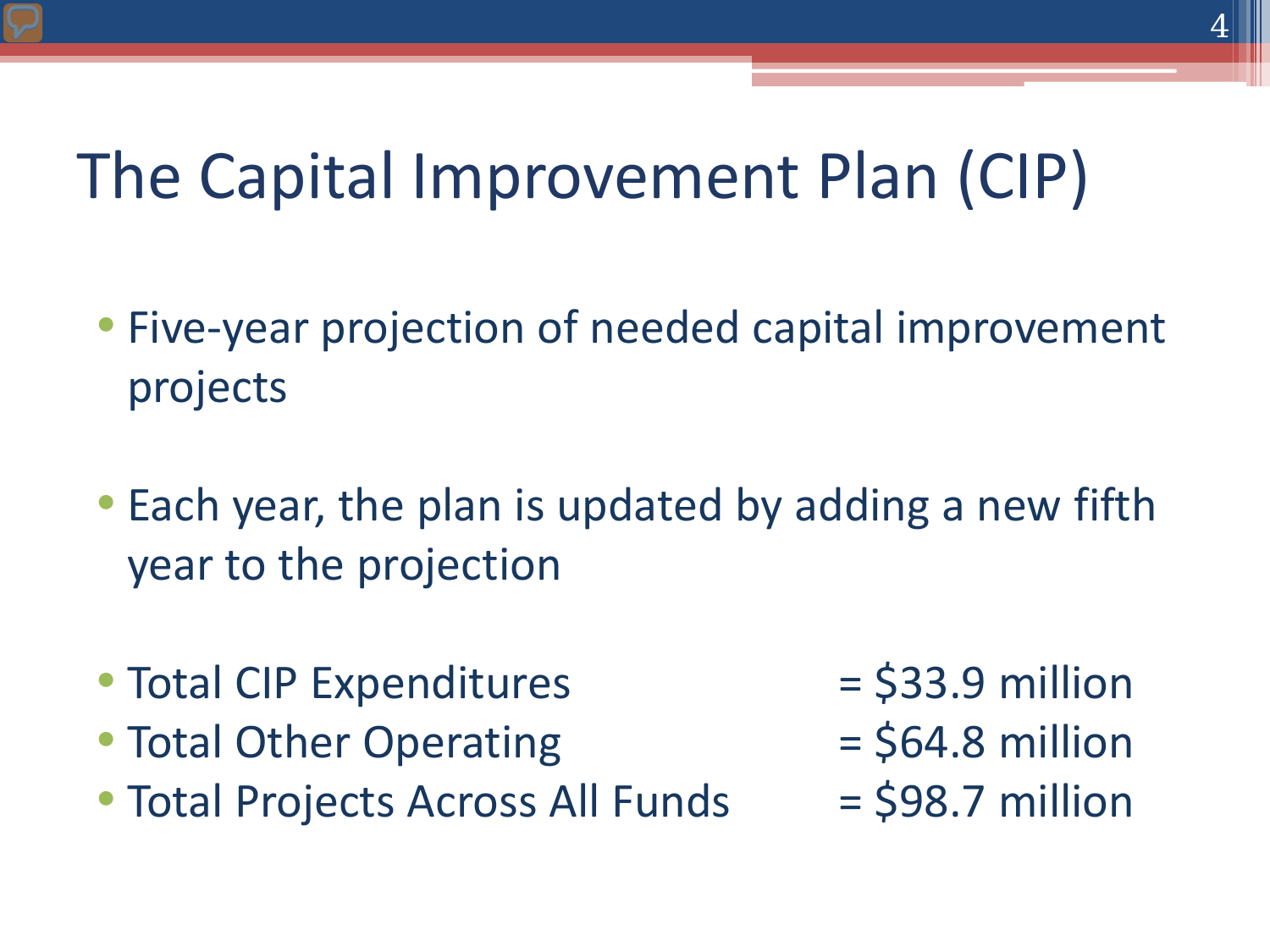#### Alleged Brown Act Violations - June 21

- 1. Voting by Zoom Chat by two Council Members a.It is not allowed under the Brown Act b. The chat voting is "secret" because the public cannot see it.
- 2. Green- Blue Deal for ARPA Funds Not Agendized
	- a.Not a Brown Act violation.
	- b.Agenda on 6/21 noted ARPA and Budget
	- c.Brown Act does not require detailed descriptions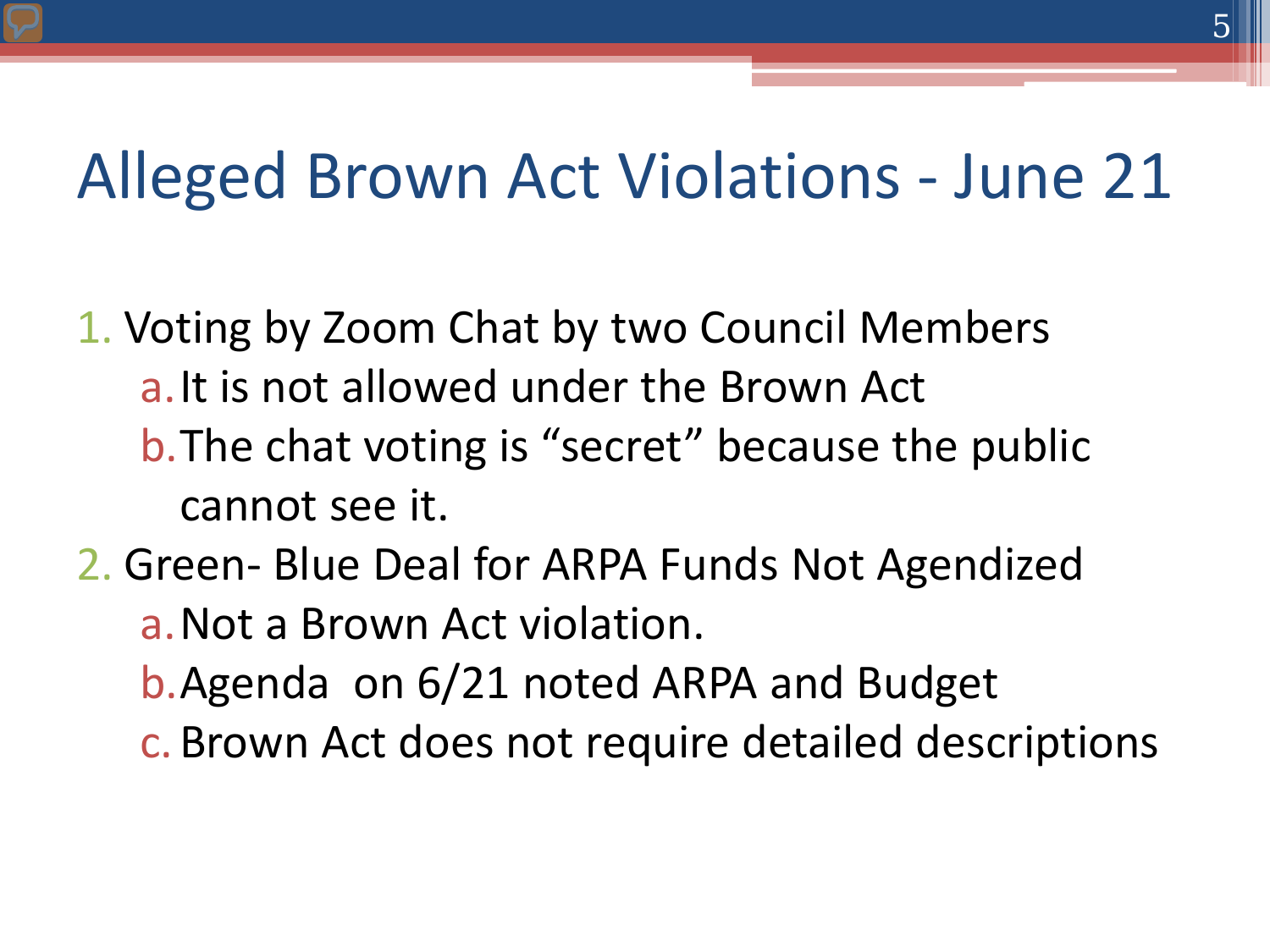# American Rescue Plan Act (ARPA)

| ARPA - FY 2021-2022                                                      | Proposed Uses |
|--------------------------------------------------------------------------|---------------|
| Recovery of lost revenue (FY 20 & 21) applied to balance FY 22 GF budget | 4,000,000.00  |
| Community Facilities Improvements (HVAC)                                 | 2,000,000.00  |
| Community Beautification                                                 | 1,000,000.00  |
| <b>Community Needs Assessment</b>                                        | 250,000.00    |
| <b>Environmental Planning Consultant</b>                                 | 300,000.00    |
| Housing & Development Initiatives/Richmond Rapid Response Fund           | 1,000,000.00  |
| Total                                                                    | 8,550,000.00  |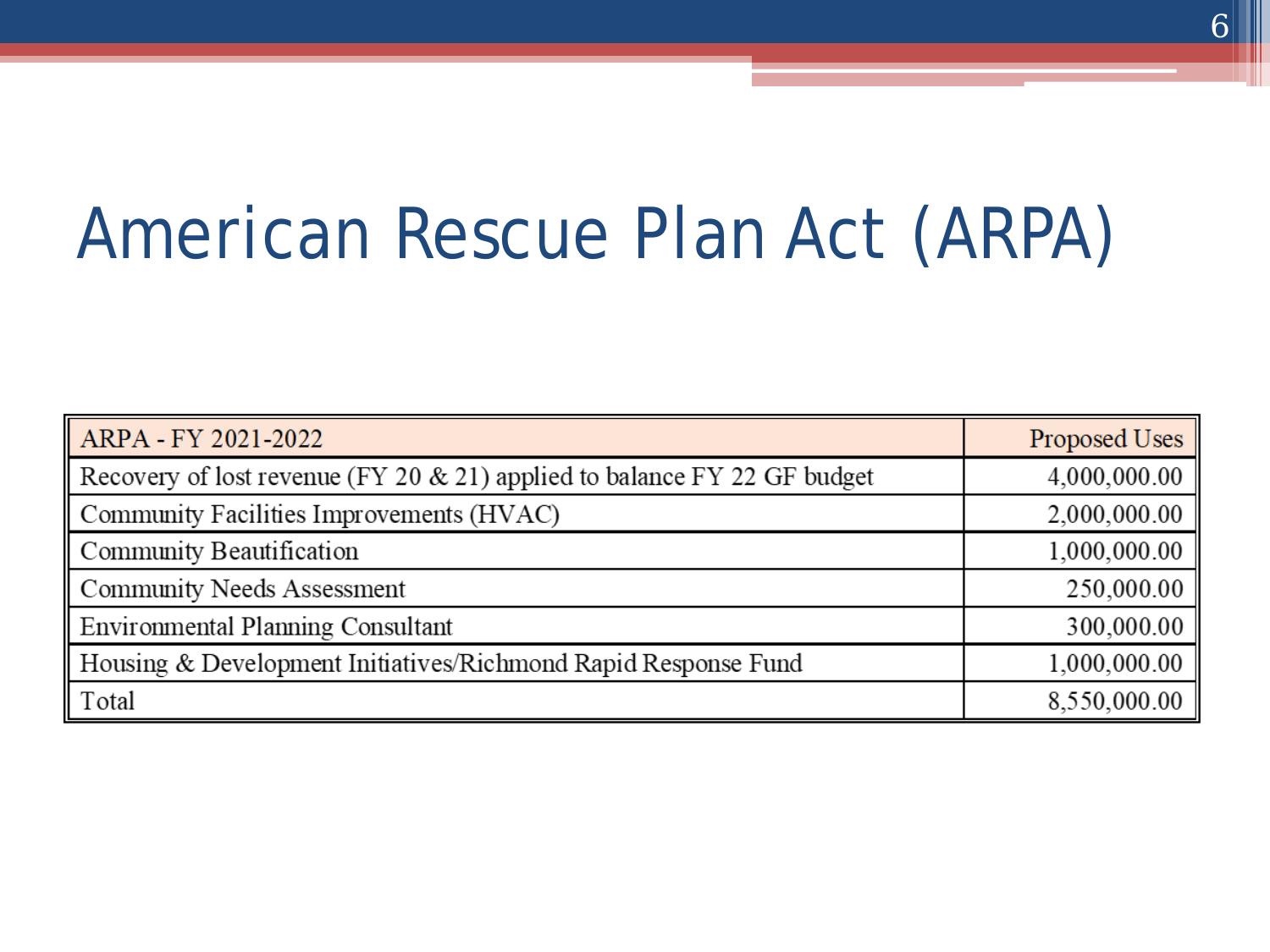# Reimagining Public Safety

| <b>Option E</b>           |                    |                                    |             |
|---------------------------|--------------------|------------------------------------|-------------|
| <b>Proposal/Program</b>   | <b>Expenditure</b> | <b>Funding Source</b>              | Amount      |
| <b>YouthWORKS</b>         | 1,980,000          | <b>Police Department Reduction</b> | 3,000,000   |
| <b>ONS</b>                | 1,600,000          | <b>FY21 Excess</b>                 | 1,300,000   |
| Unhoused Intervention     | 1,800,000          | Housing in Lieu/low-mod fees       | 480,000     |
| Community Crisis Response | 1,000,000          | Elimination - vehicle purchases    | 1,600,000   |
| <b>Total Expenditures</b> | \$6,380,000        | <b>Total Funding Sources</b>       | \$6,380,000 |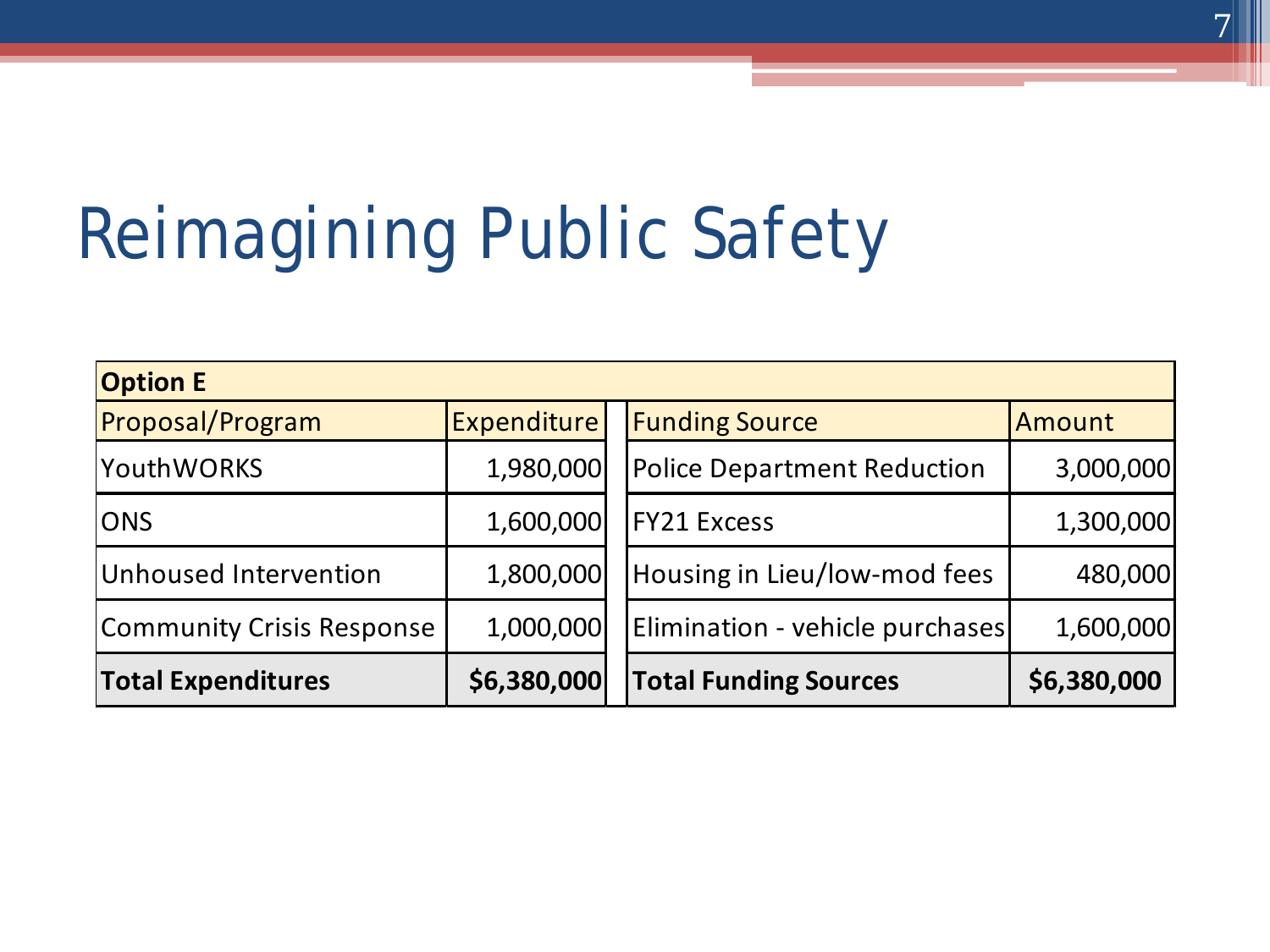FY2021-22 CIP Budget

oState Gas Tax

oMeasures C and J

oBond Proceeds

oState Revolving Fund Loan

oGrants

oGeneral Fund - \$1.55 million

oARPA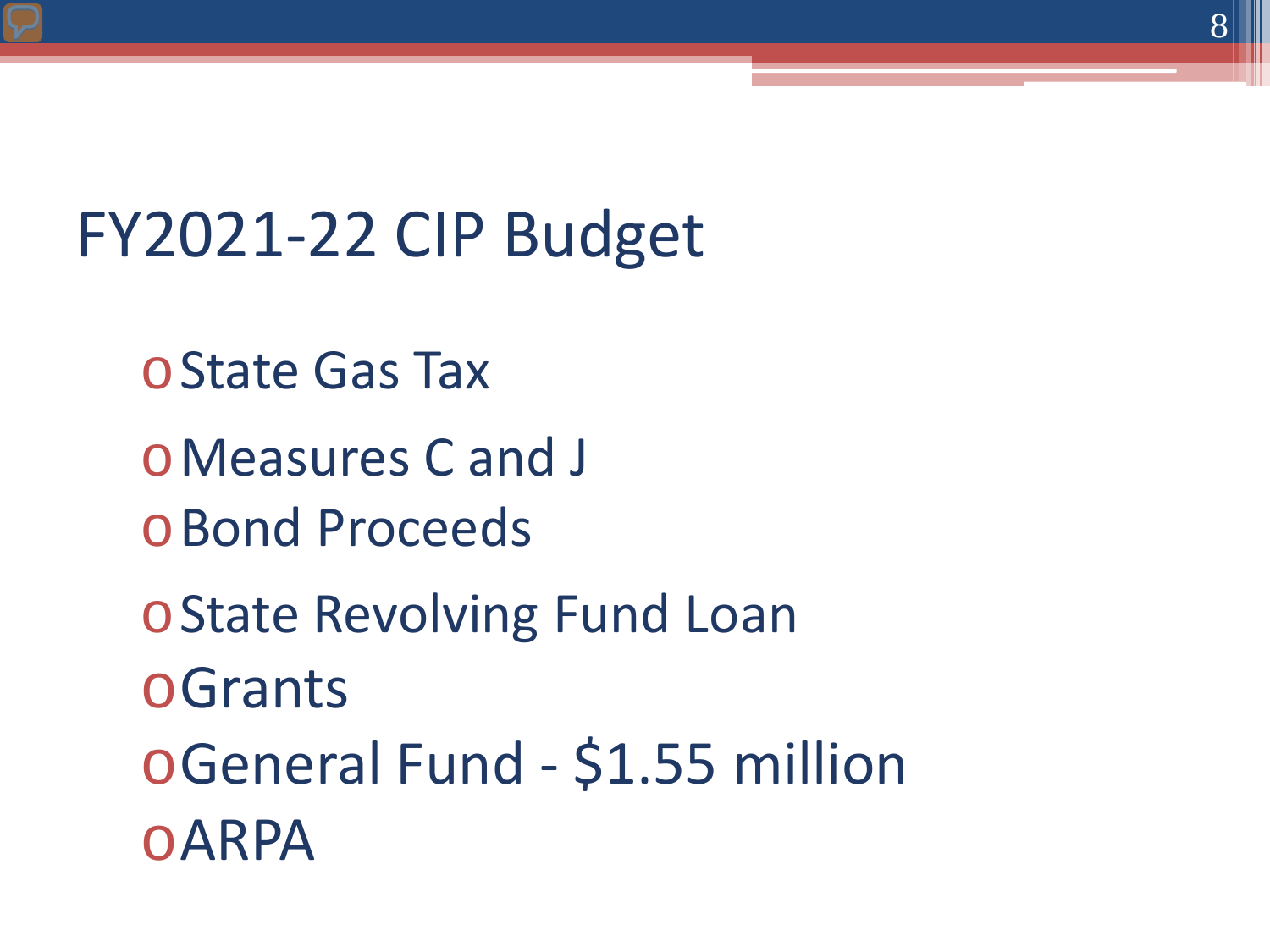## Allocation of FY 2021 Excess

- Reimagining Public Safety \$1.3M
- Facility Improvements \$1.7M
- Staff Compensation \$2.3M
- To balance FY 2021-22 \$3.0M
- Set-aside RHA write-off \$3.0M
- Maintain 14.3% Reserve Level \$4.2M **Total \$15.6M**
- 
- 
- 
- 
- 
- 
-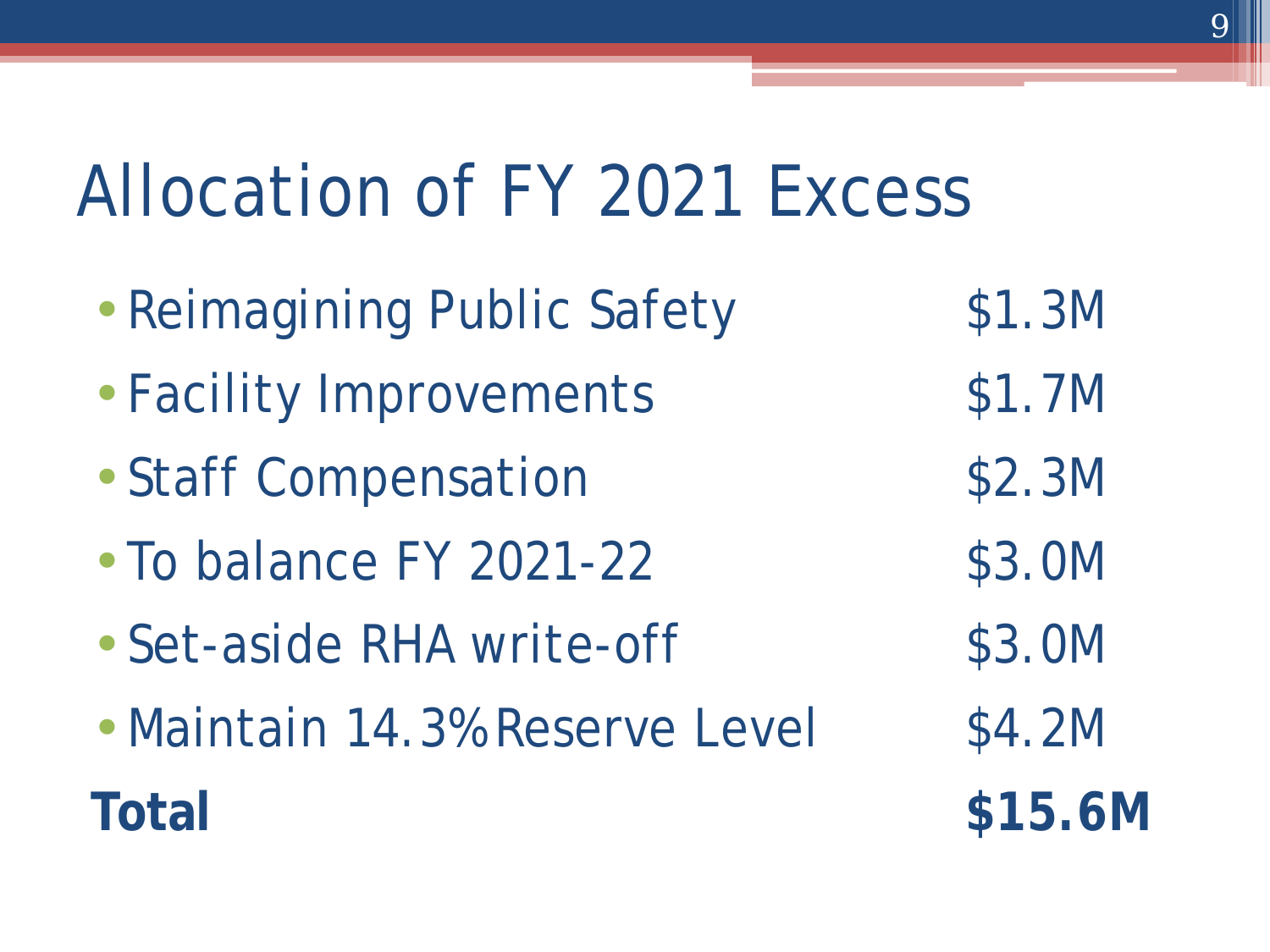# Changes in Budgetary Practice

- Apply a vacancy factor of 4% (\$5.8M)
- Change real estate transfer tax projection (\$3M)

- Early CalPERS payment \$900,000 in savings
- Updated Sales Tax Projection (\$1.4M)
- Updated Property Tax Projection (\$1.0M)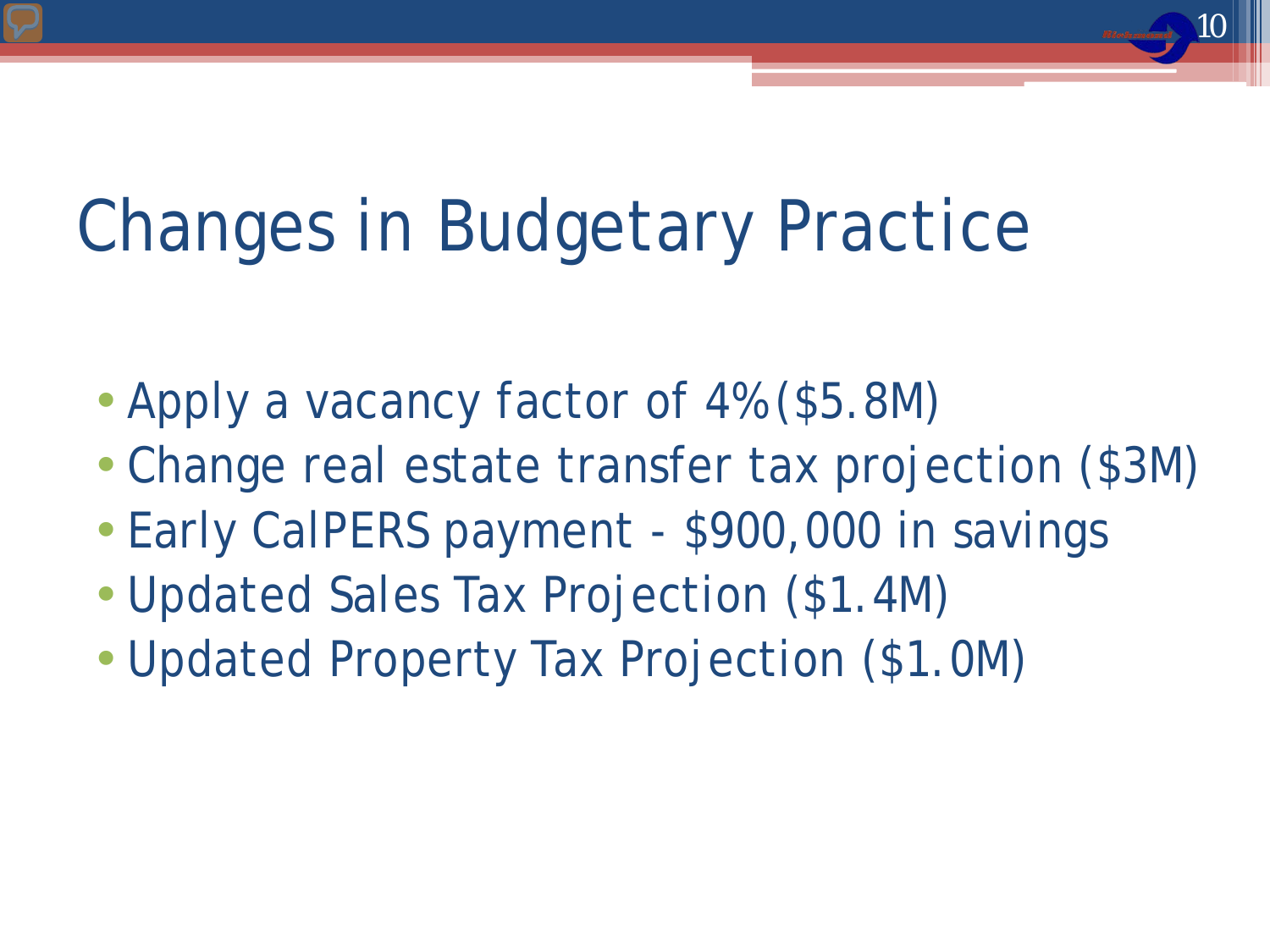## FY2022 Budget Includes



• Allocation to reserves (15%) - \$3.63M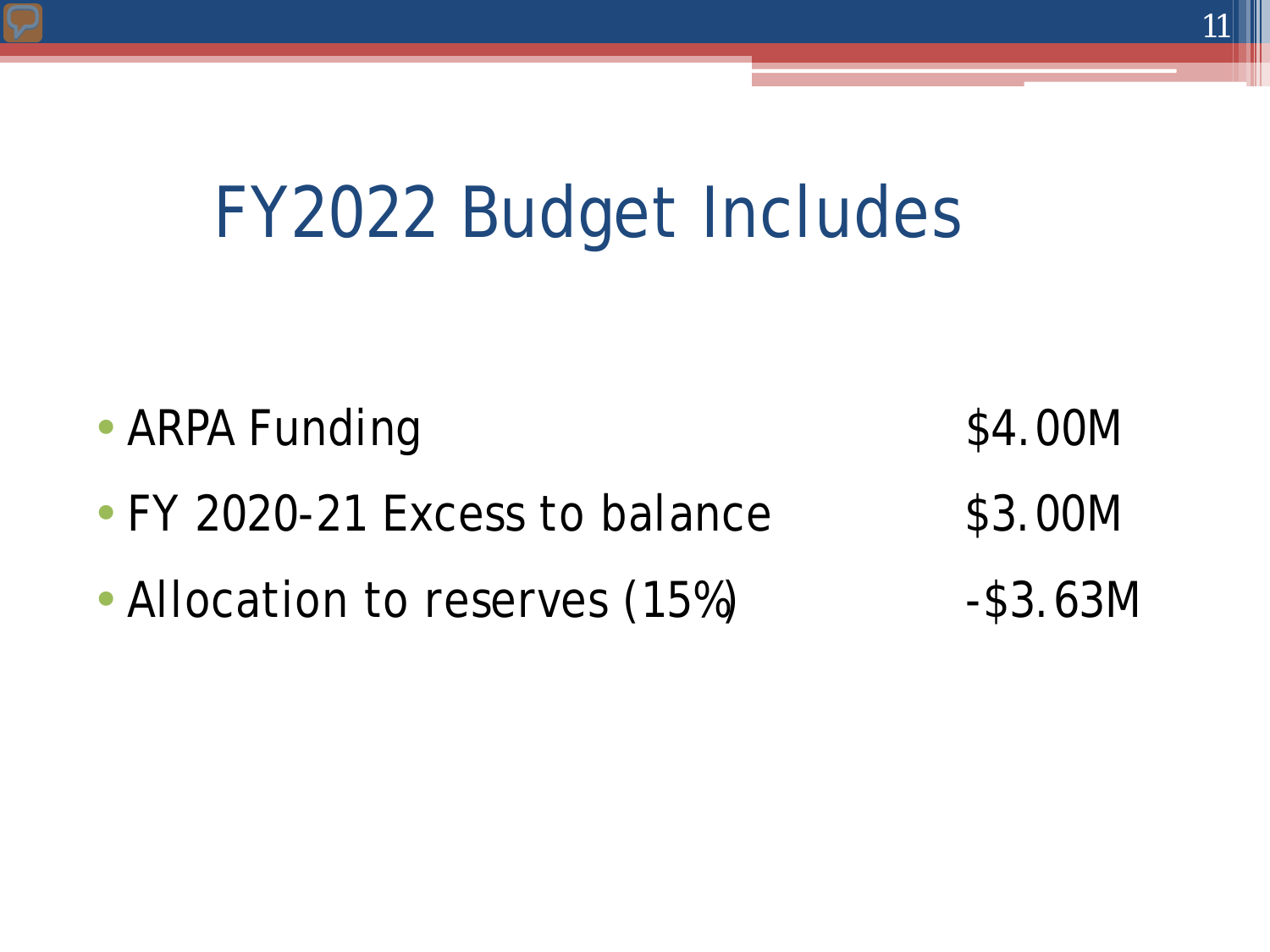## What is Not Included

- Class & Comp Study adjustment ?
- Likely Housing Authority write-off \$12M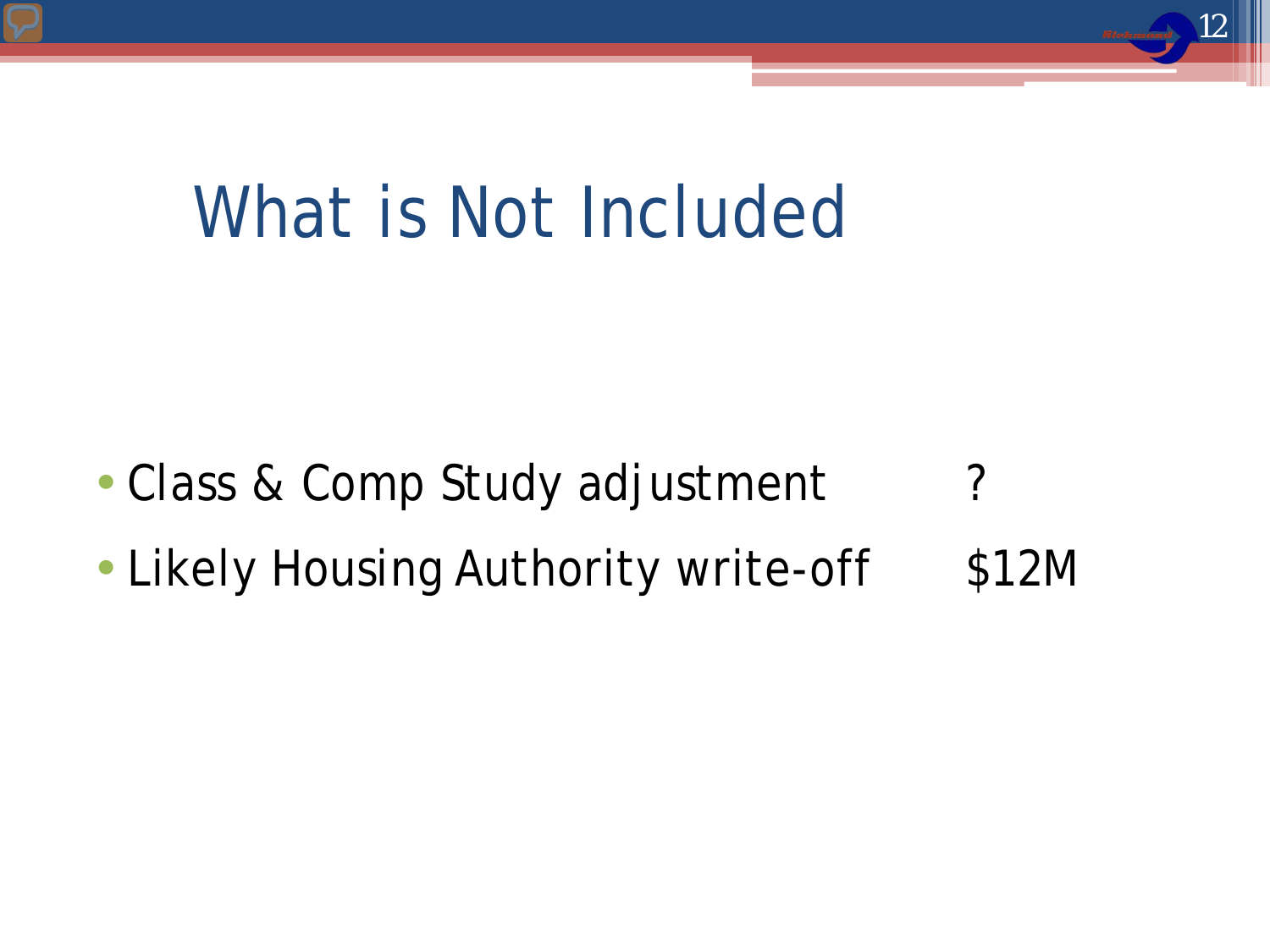# FY 2021-22 Proposed GF Budget

| <b>GENERAL FUND SUMMARY</b>                | FY2021-22       |
|--------------------------------------------|-----------------|
| <b>FY2021-22 General Fund Revenues</b>     | (188, 470, 796) |
| <b>FY2021-22 General Fund Expenditures</b> | 187,833,521     |
| Original FY2021-22 (Surplus)/Deficit       | (637, 275)      |
| FY2020-21 Excess used in FY2021-22         | (3,000,000)     |
| FY2021-22 Set Aside for Reserves           | 3,628,572       |
| <b>FY2021-22 GENERAL FUND</b>              |                 |
| (Surplus)/Deficit                          | (8,703)         |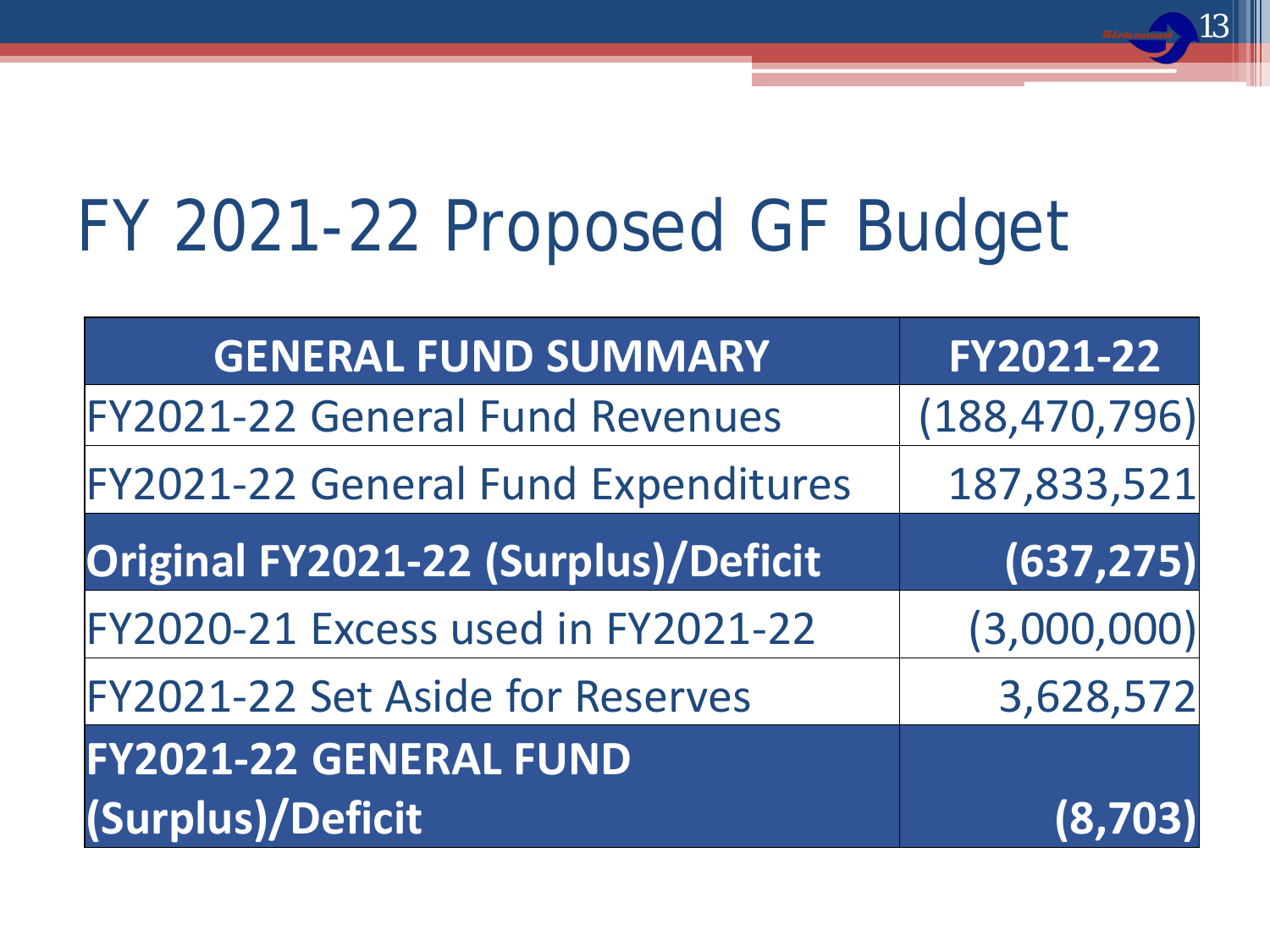### Proposed FY2021-22 GF Revenues

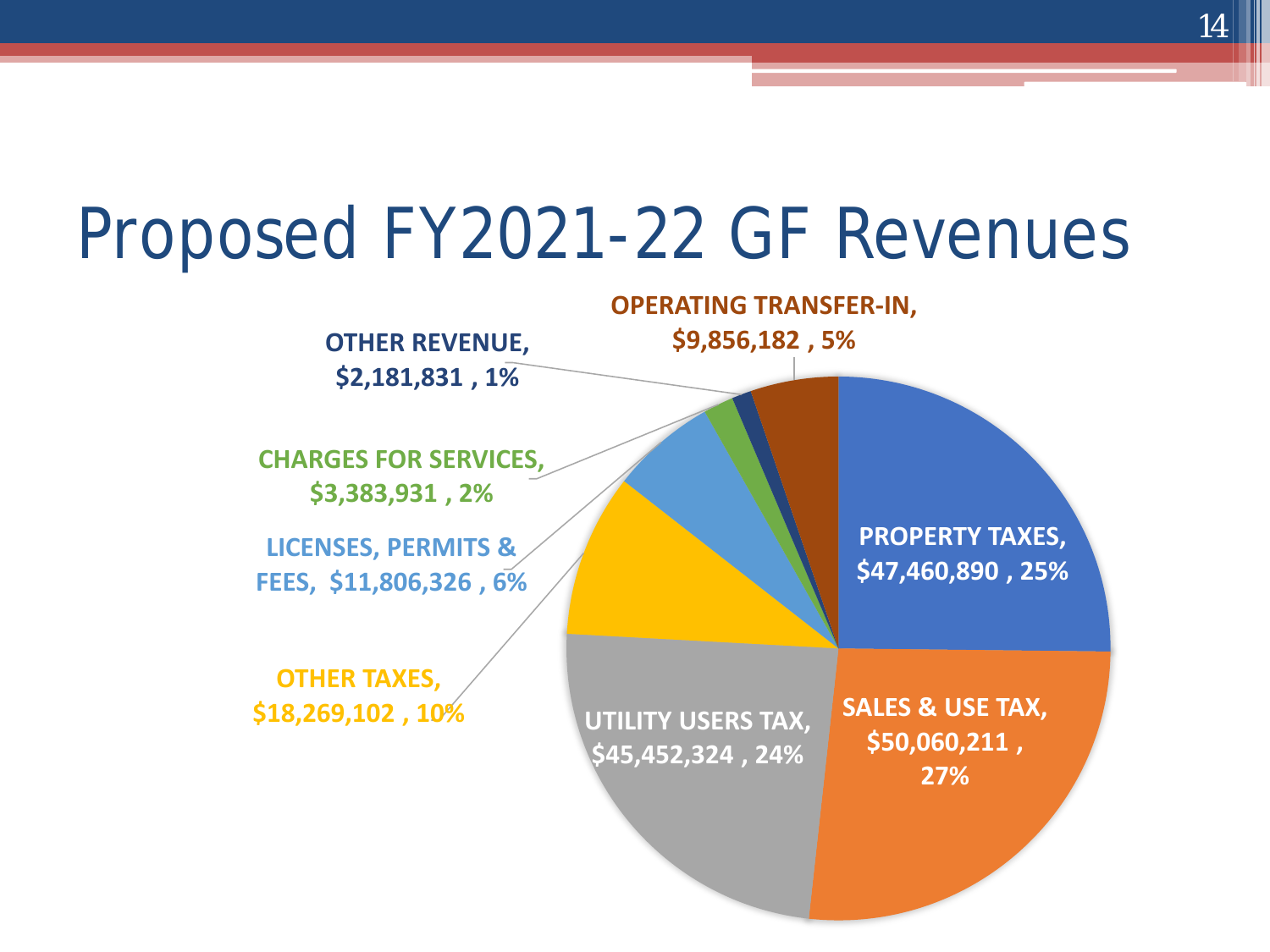#### Other Taxes - Documentary Transfer Taxes

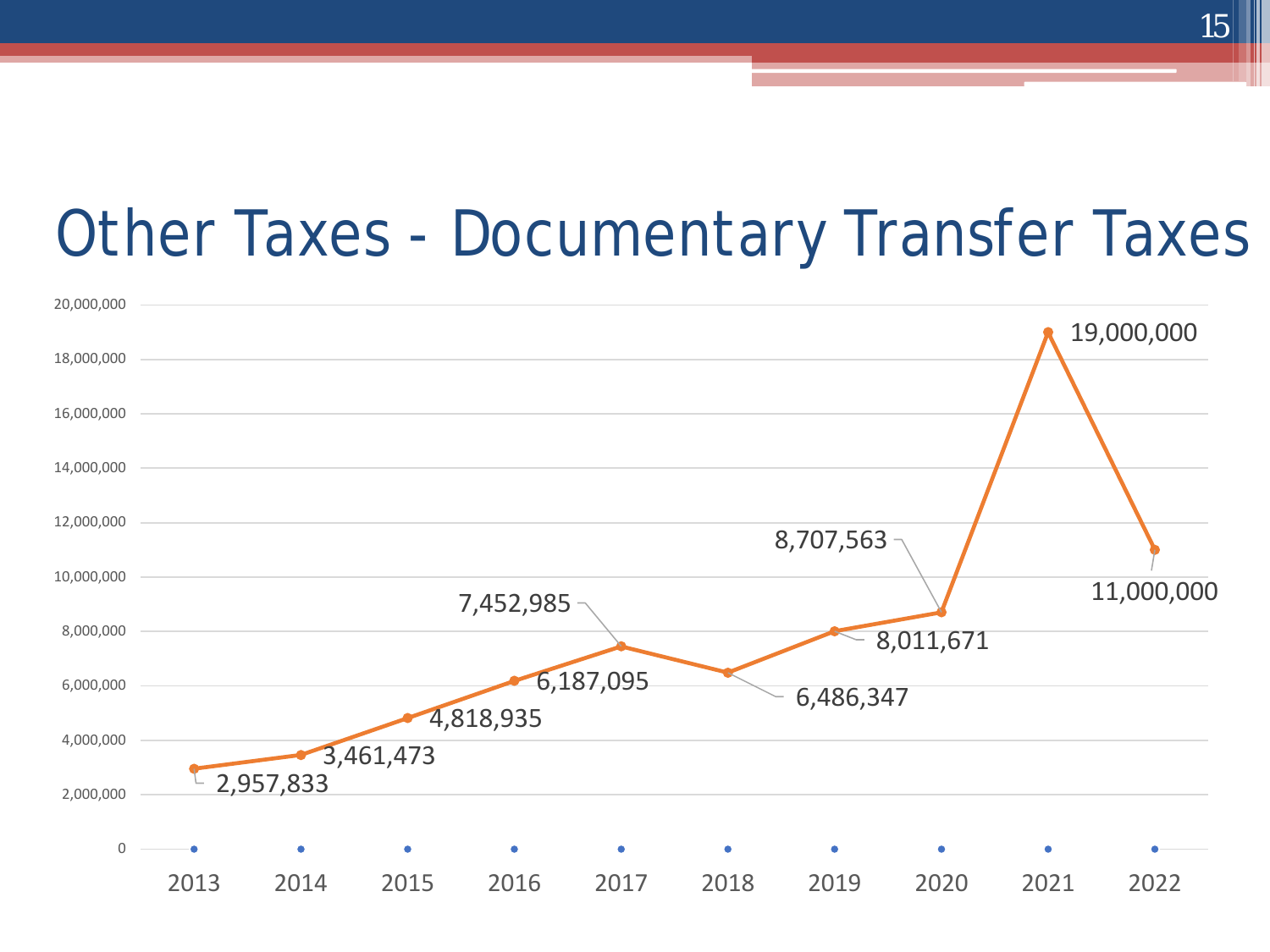#### Proposed FY2021-22 GF Expenditures

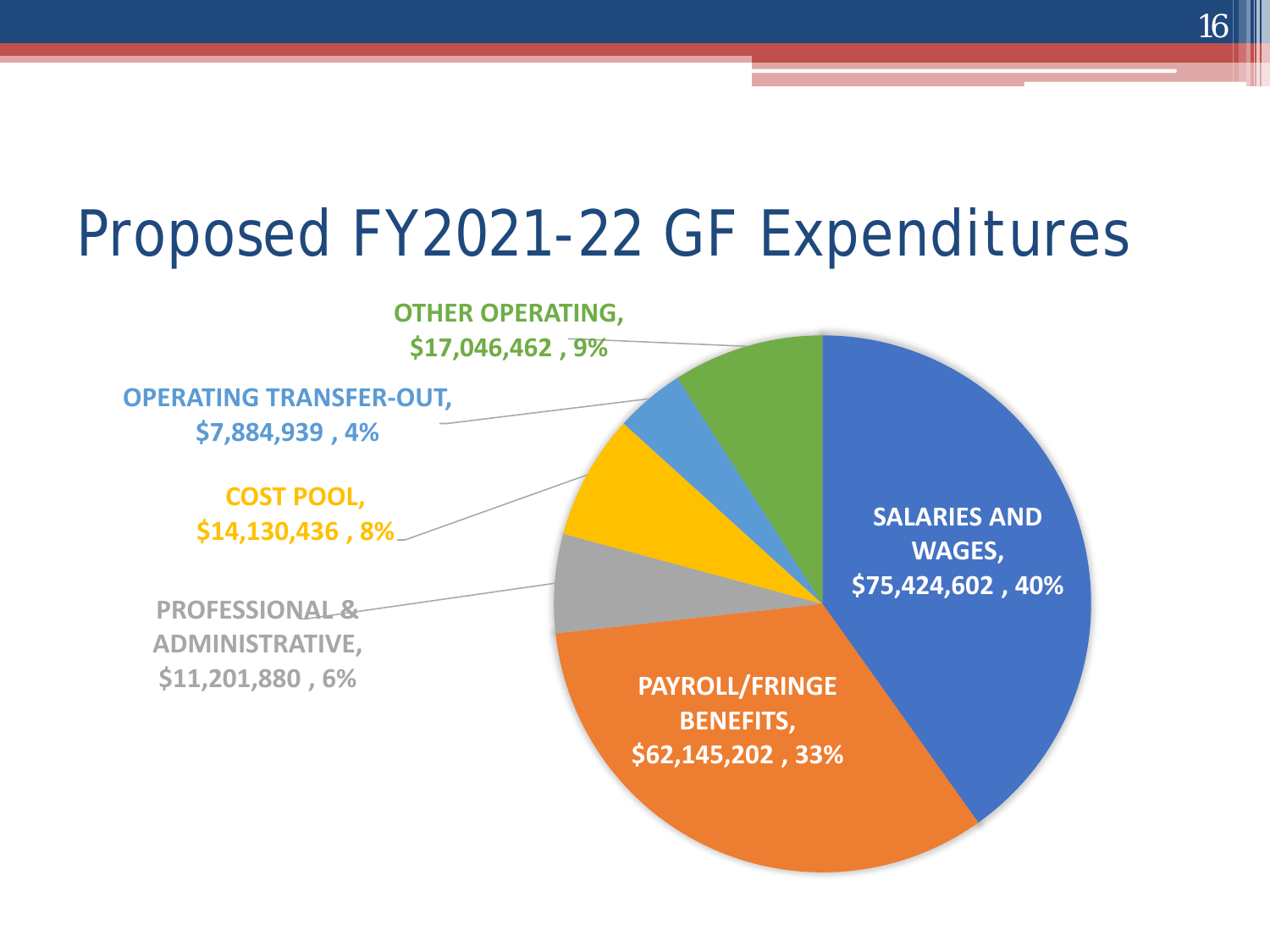### GF Expenditures by Dept./Function

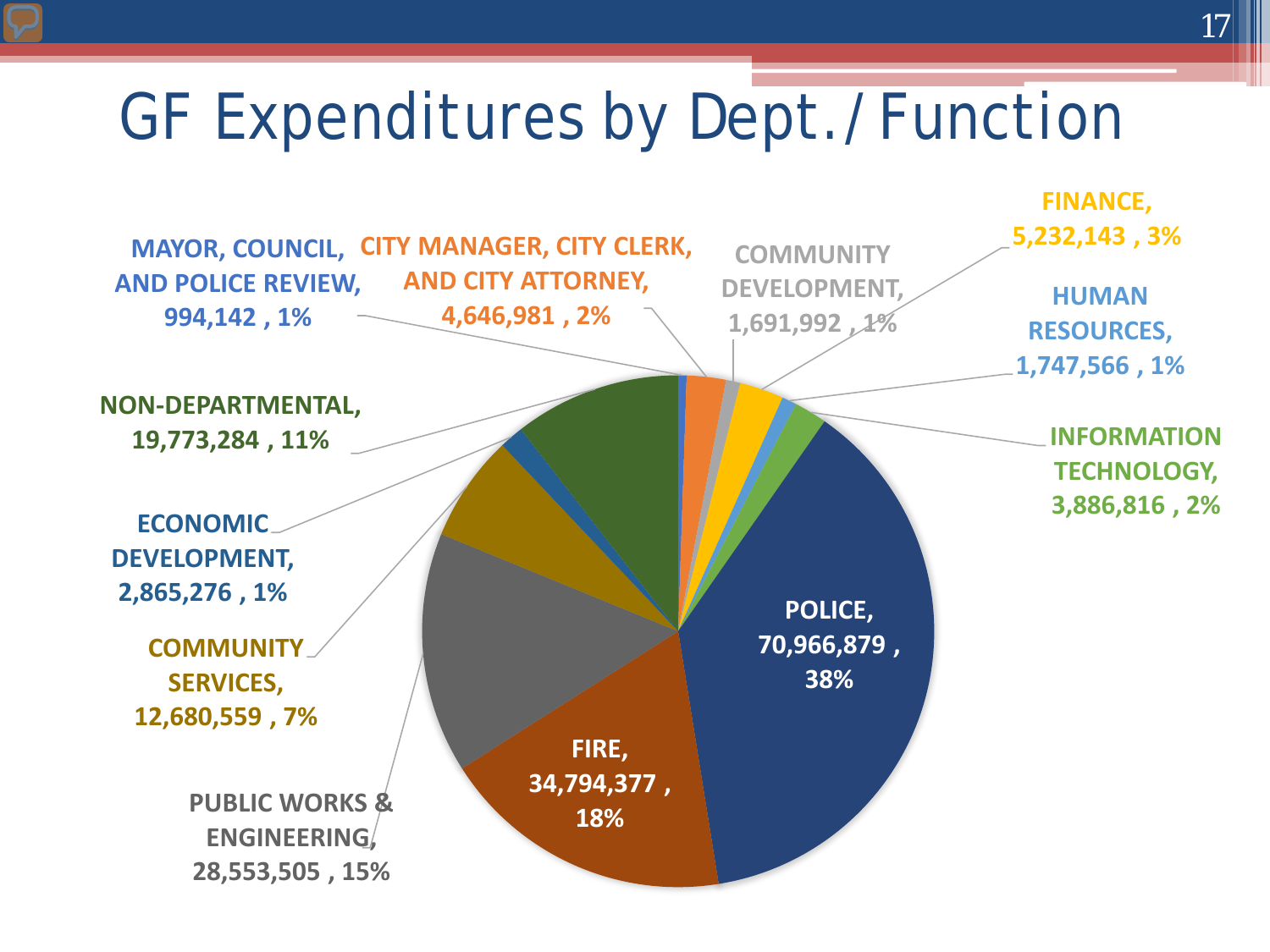## Position Control

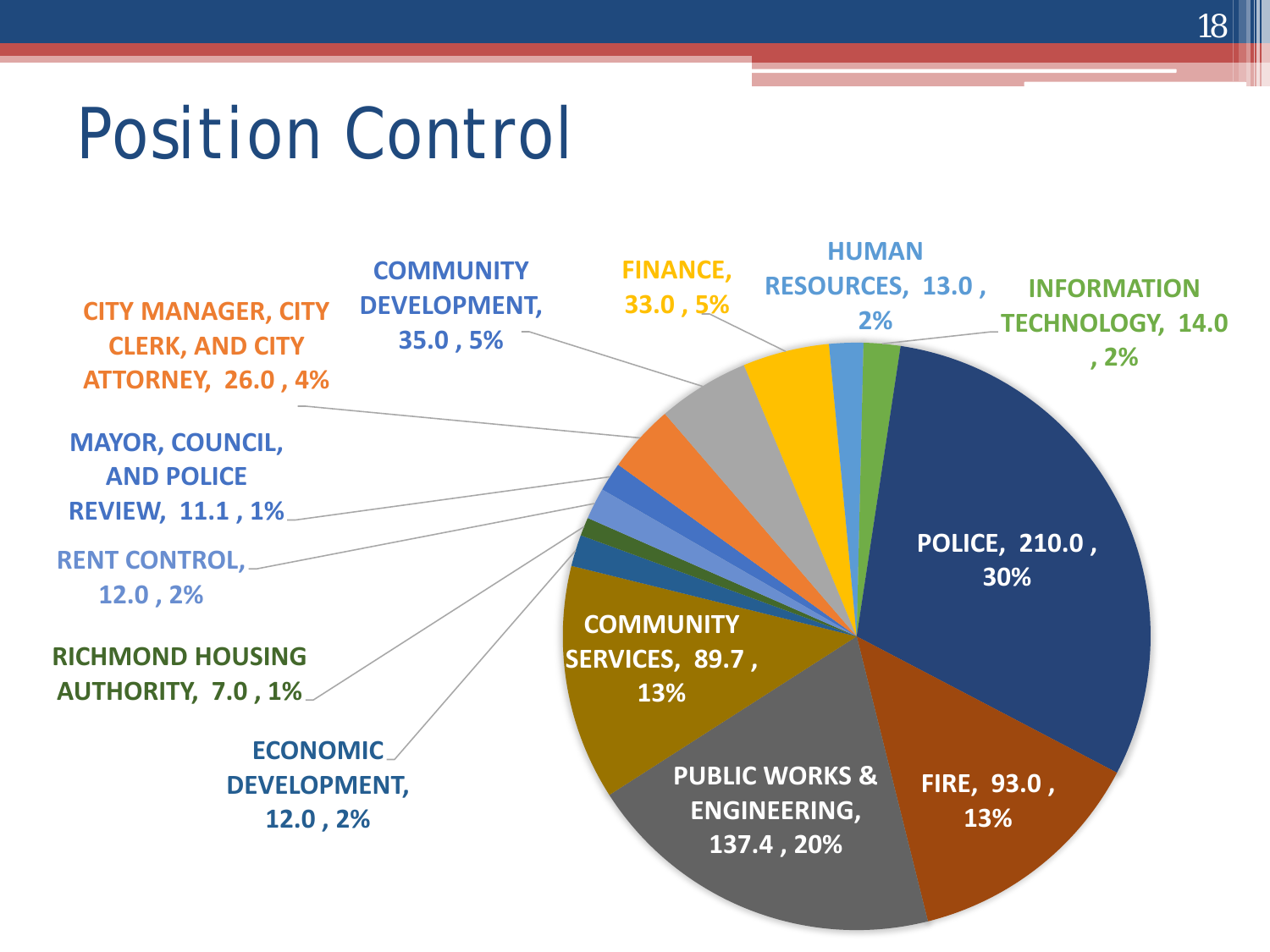# Pension and OPEB Liability

|                      | <b>FY2015</b> | <b>FY2018</b> | <b>FY2019</b>             | <b>FY2020</b> | $\%$ Increase FY<br><b>2015 to FY</b><br>2020 |
|----------------------|---------------|---------------|---------------------------|---------------|-----------------------------------------------|
| Pension              | 228,116,453   | 326,141,904   | 337,537,411   351,586,720 |               | 54%                                           |
| Closed Pension Plans | 11,384,019    | 8,093,549     | 4,253,771                 | 2,945,616     | -74%                                          |
| <b>OPEB</b>          | 196,034,283   | 187,743,687   | 193,782,442               | 119,252,808   | $-39%$                                        |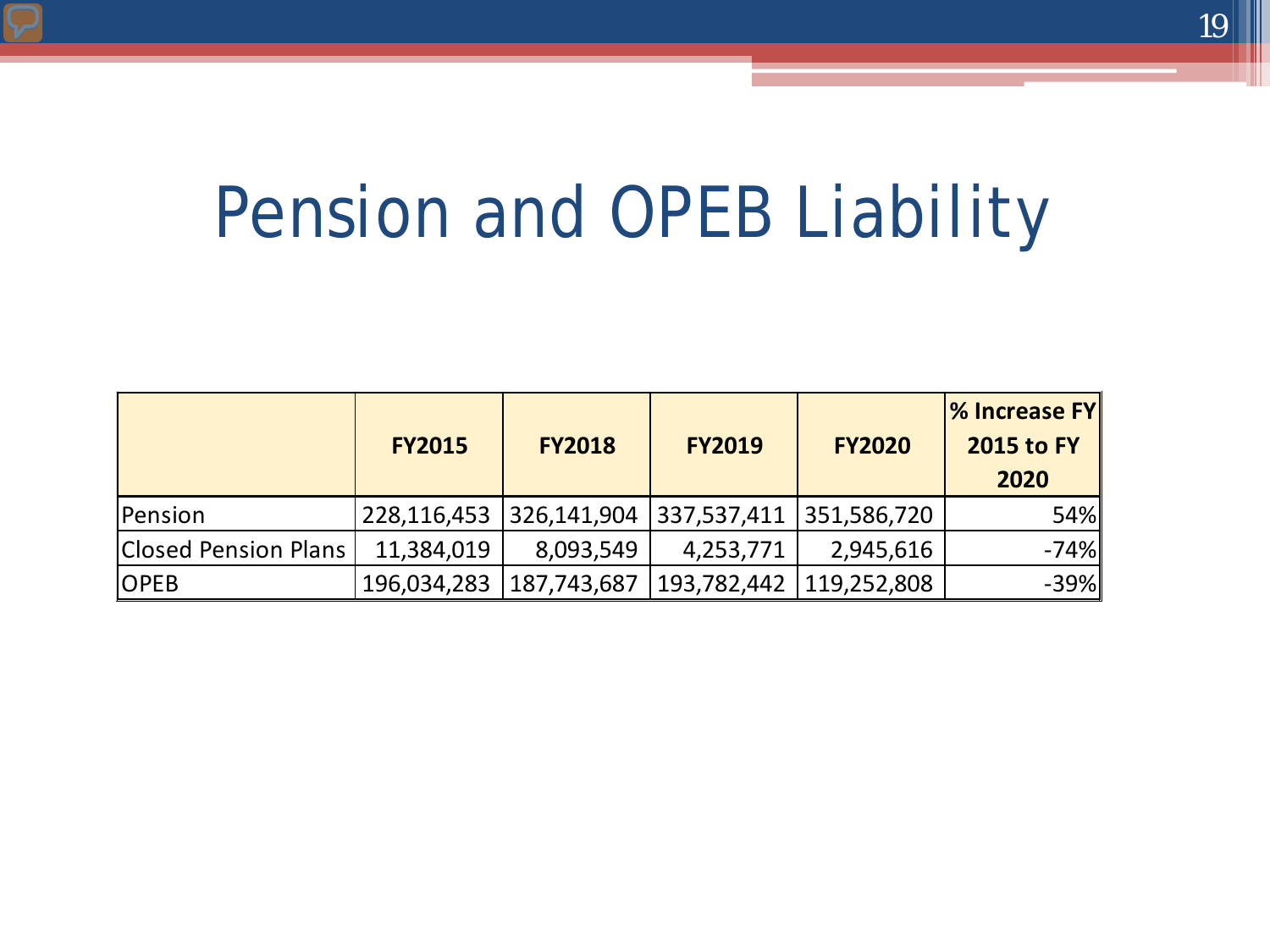# Payment For Pension & OPEB

| <b>Benefit</b>              | <b>FY 2015</b> | <b>FY 2020</b> | FY 2021    | <b>FY 2022</b> | % Increase FY<br>2015 to FY |
|-----------------------------|----------------|----------------|------------|----------------|-----------------------------|
| Pension                     | 17,842,357     | 33,140,842     | 35,863,841 | 38,653,901     | 117%                        |
|                             |                |                |            |                |                             |
| <b>Closed Pension Plans</b> | 1,445,345      | 1,440,718      | 1,249,466  | 1,249,466      | $-14%$                      |
| <b>OPEB</b>                 | 3,889,097      | 12,720,085     | 10,482,302 | 10,661,565     | 174%                        |

\*The data is not currently available.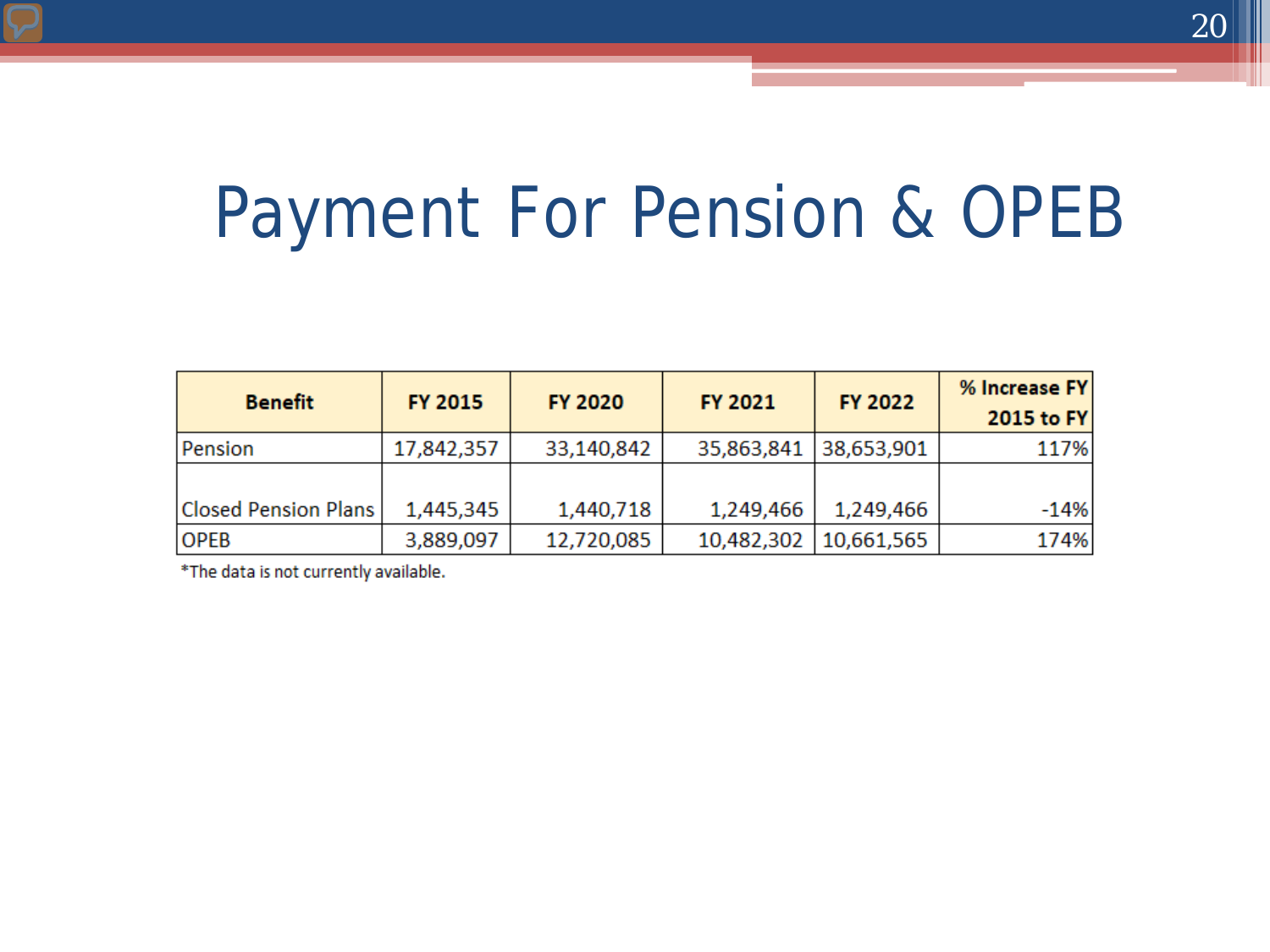### BENEFITS - PERS

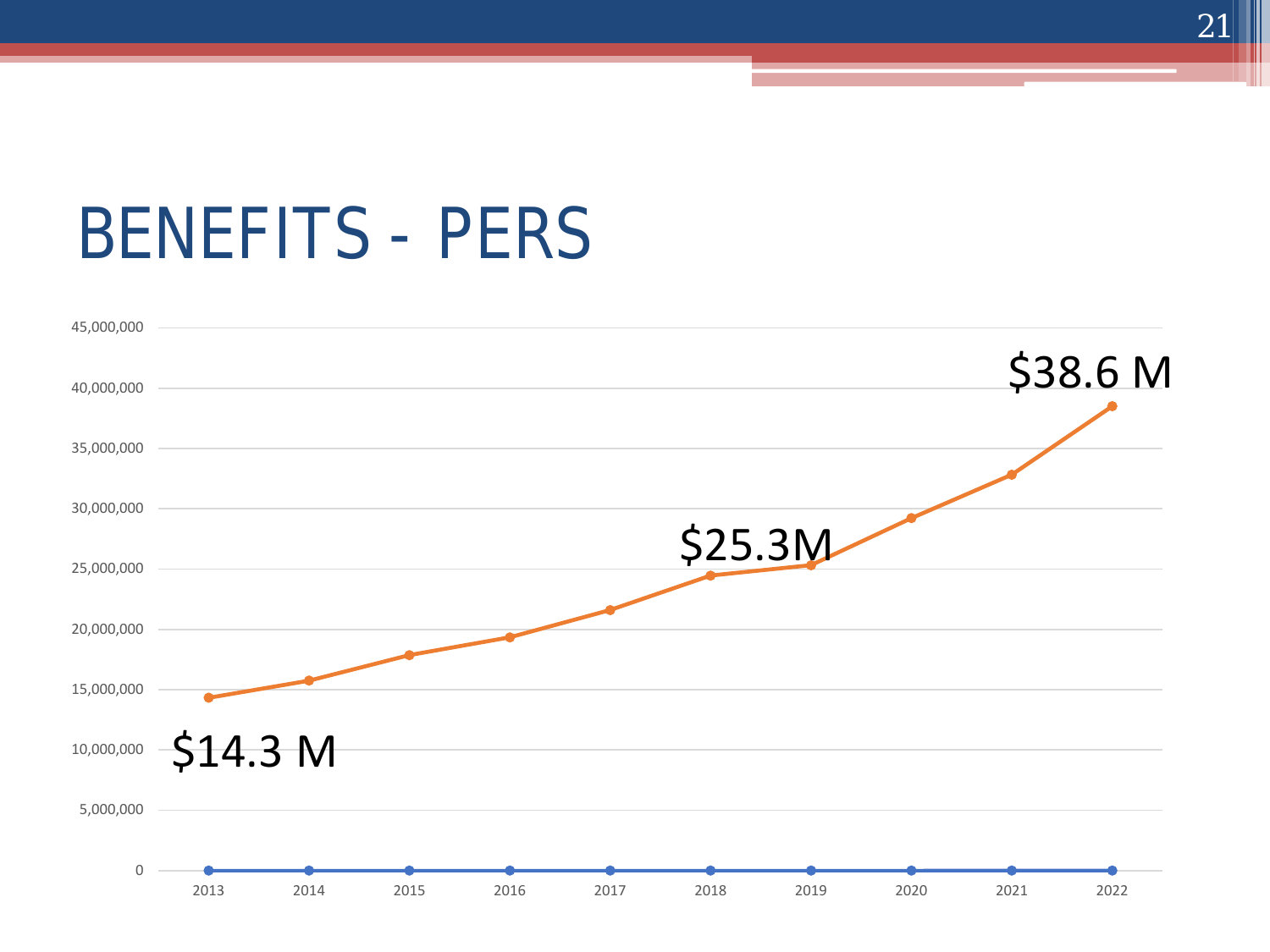# **Challenges**

- Pension liability increased over \$123M since 2015
- Pension payments are now \$39M per year
- OPEB liability increased by \$21M since 2015
- OPEB payment grew by \$7M since 2015
- City continues to face a structural budget deficit
- Staff compensation is below market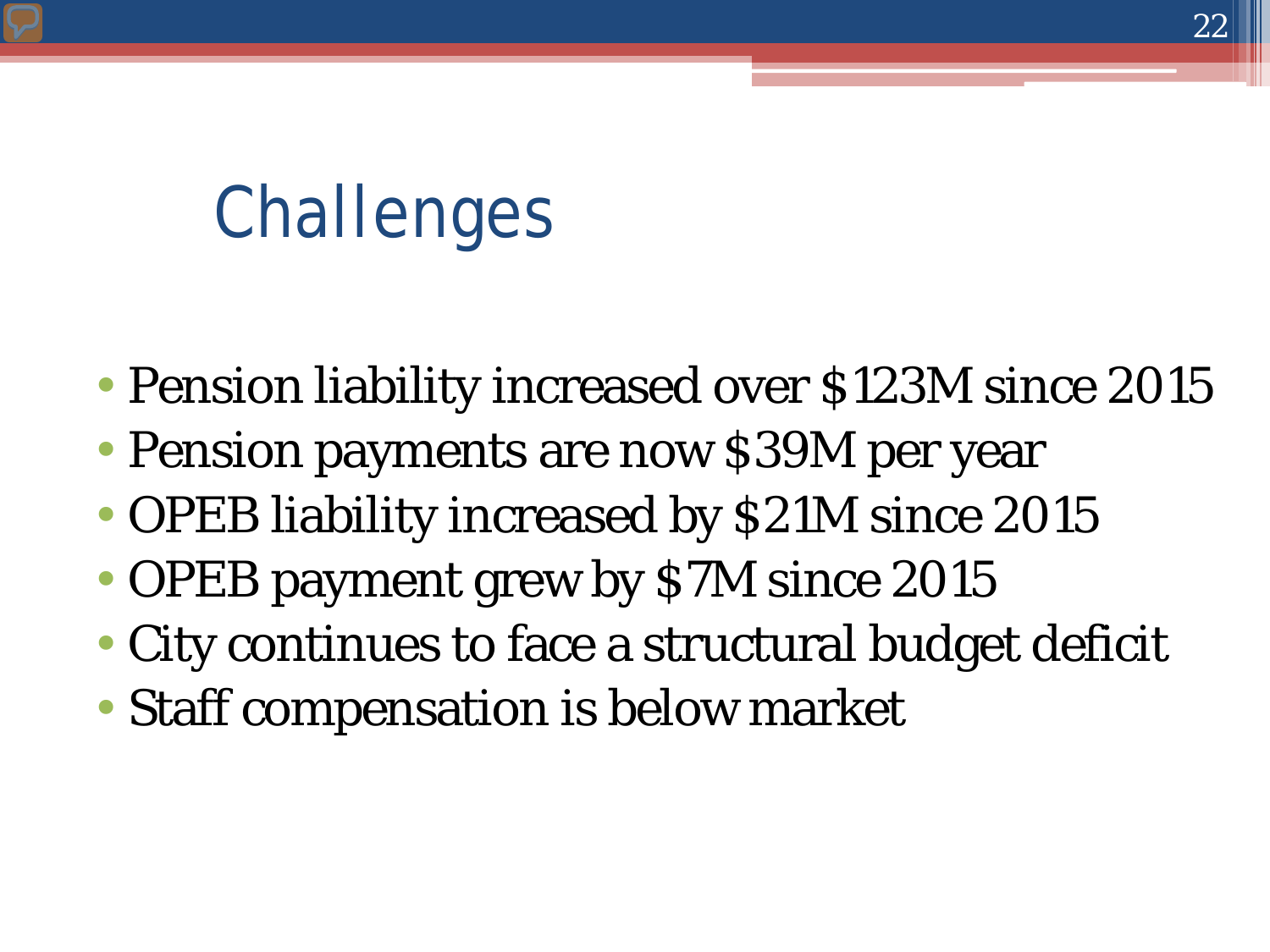# FY 22 Budget Achievements

- Meets City Council policy goal of 15% for reserves
- Reserves will be \$28M at the close of FY 2021-22
- Invests \$3.7M in facilities improvements
- Invests \$2.3M in new vehicles and equipment
- Allocates \$100,000 for
	- Facilities Masterplan Study
	- Information Technology Masterplan study
	- Fire Services Study
- Sets aside \$3M for possible RHA write-off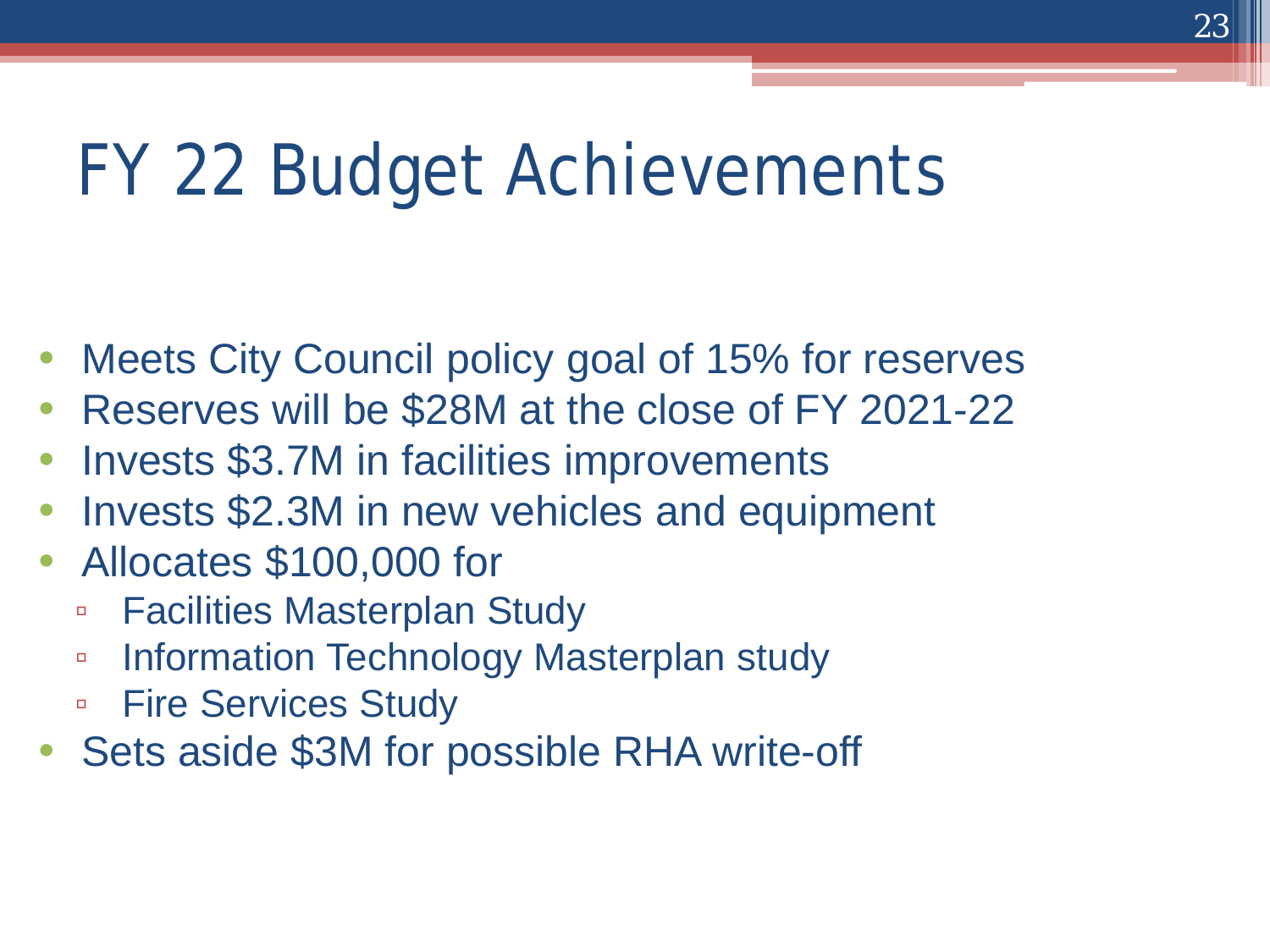### Recommended Actions

- **ADOPT** a resolution approving the Fiscal Year 2021-2022 Annual Operating Budget which includes the use of \$8,550,000 in American Rescue Plan Act funds; and
	- **ADOPT** a resolution approving the Capital Improvement Plan for Fiscal Years 2021-2022 through 2025-2026 and adopting the Capital Improvement Plan Budget for Fiscal Year 2021-2022; and
	- **ADOPT** a resolution approving the carry-over and appropriation of Fiscal Year 2020-2021 funds to the Fiscal Year 2021-2022 Annual Operating or Capital Improvement Plan Budgets.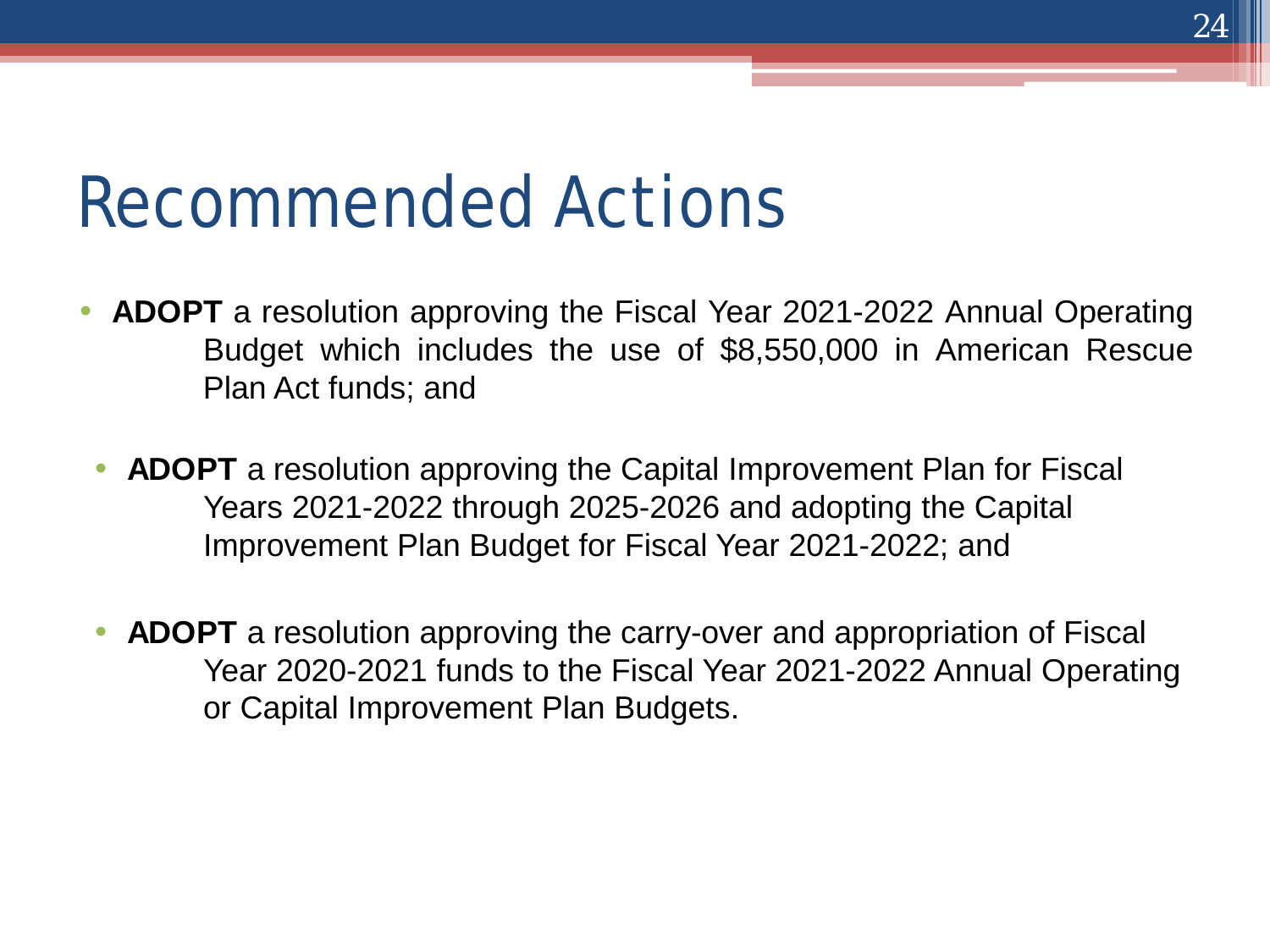# Thank you

## Questions/Comments?